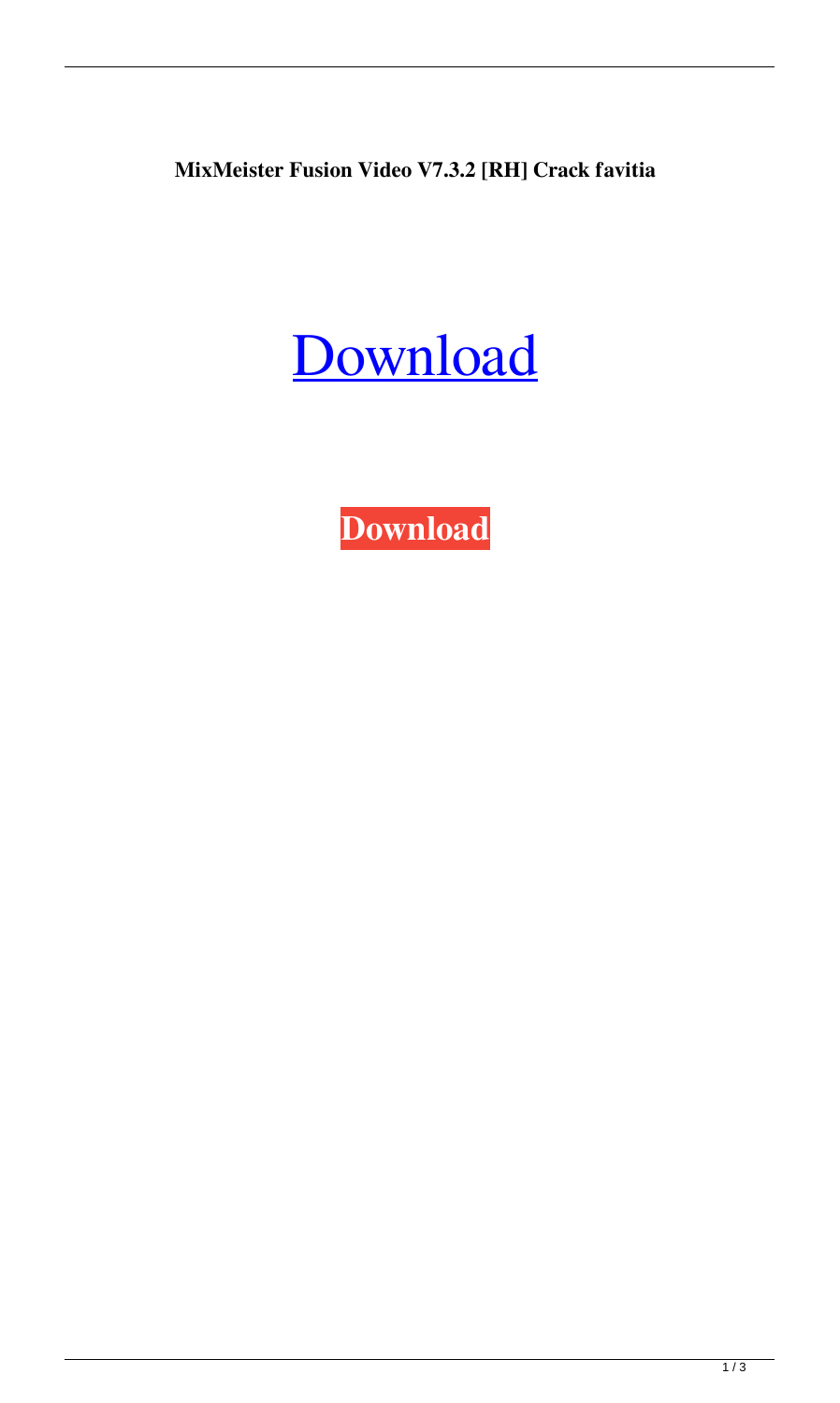กล่องโปรเซอร์ เวอร์ชั่น MeeGo + MeeGo: KGDL and DW9200 not working + KGDL 2.2 with alsa libs finally + KGDL 2.2 with HAL + Workaround to get wlan working with CM9 (kernel "3.0.0-rc3-sdk-gk") + KDLT 2.2 with GNOME 3 + moc + qttranslate + changed forked kukumixmeister so it's compatible with 3.0.0-rc3-gk kernel + KDLT 2.2 with KDE 3.5 + KDEKookbook + qtmyth + krfb for updating mythvideos(not working, but integrated in qtmyth) + KDEKookbook for Mac (again) + KDEKookbook for Mac (again) + hal + autofs for mounting external HD(not working, but integrated in KDEKookbook) + KDEKookbook for Mac (again) + Claws-mail + Archlinux + KDE4 + Cheese for Mac (again) + kodi for Mac (again) + Claws-mail + Archlinux + KDE4 + kodi for Mac (again) + kodi for Mac (again) + KDE4